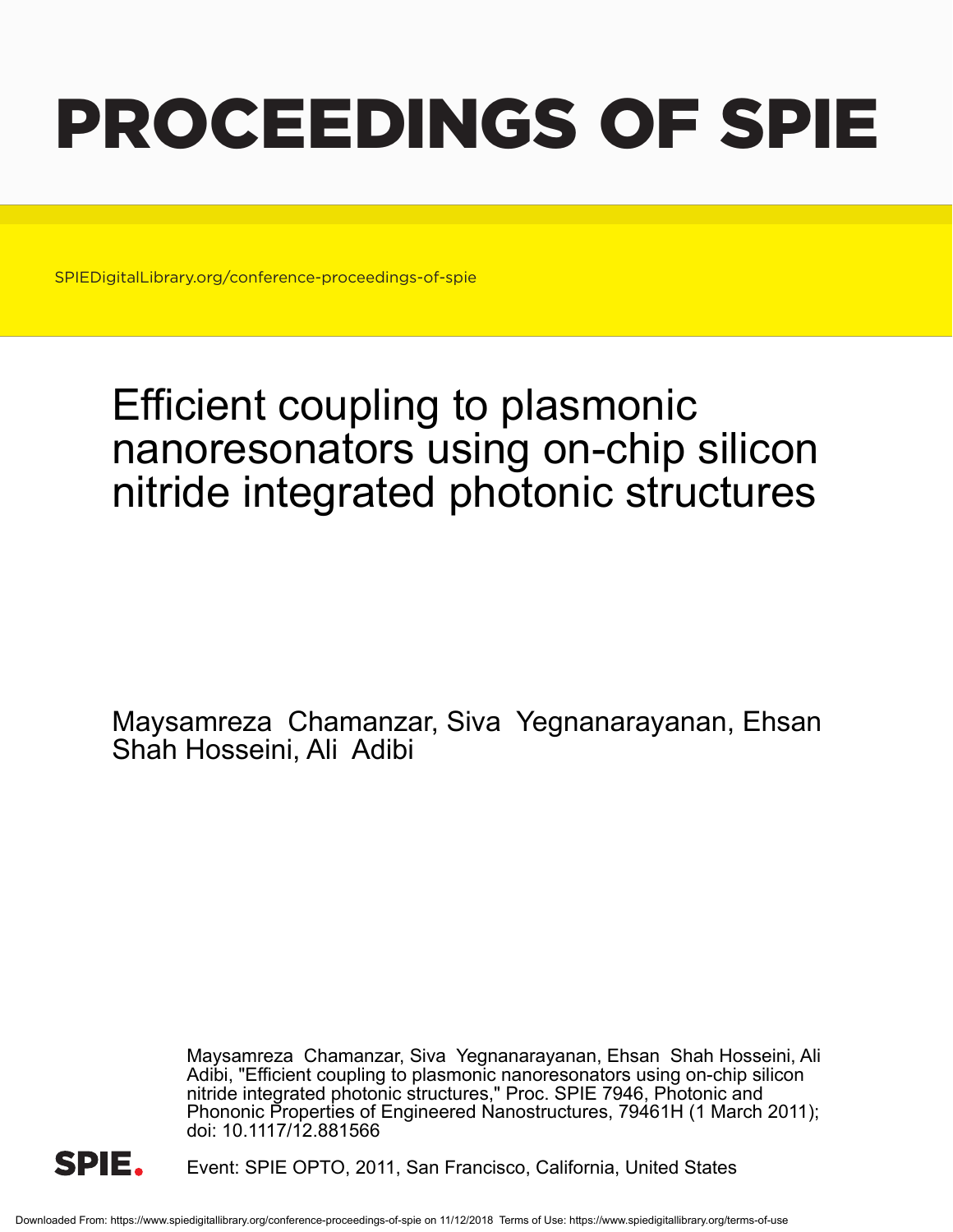### **Efficient Coupling to Plasmonic Nanoresonators using On-chip Silicon Nitride Integrated Photonic Structures**

Maysamreza Chamanzar, Siva Yegnanarayanan, Ehsan Shah Hosseini, Ali Adibi School of Electrical and Computer Engineering, Georgia Institute of Technology, Atlanta, GA, USA 30332

#### **ABSTRACT**

We demonstrate a hybrid integrated photonic-plasmonic platform in which photonic guided modes are used to efficiently excite localized surface plasmon resonance (LSPR) modes of plasmonic nanoresonators. Efficient coupling of light to the LSPR modes of plasmonic nanoresonators is demonstrated by tight integration of plasmonic nanoresonators on silicon nitride (SiN) microresonators. It is shown that by integrating gold nanoparticles with SiN microresonators, we can achieve high coupling efficiencies  $(35\%)$ , resulting in large field enhancements. We will discuss the design, fabrication, and characterization of the hybrid platform which consists of gold nanoparticles integrated with SiN microring resonators.

**Keywords:** Plasmonics, Integrated optics, Microresonators

#### 1. INTRODUCTION

Plasmonic nanoresonators show localized surface plasmon resonance (LSPR) modes. These resonances have very small mode volumes and can localize light beyond diffraction limit and they provide ultrahigh field enhancements that can be used in a variety of applications ranging from surface enhanced Raman spectroscopy (SERS) [1] to nonlinear optics [2]. Plasmonic nanoresonators are made in different shapes such as nanodisks [3], nanorods[4] , bowties [5], and nanoshells [6] and from different materials such as gold and silver. By changing the size and shape of the plasmonic nanoparticles LSPR modes can be tuned from visible to infrared range of the spectrum and different levels of field enhancements can be achieved. Plasmonic nanoparticles are either fabricated using top down fabrication techniques or they are chemically synthesized [7]. The LSPR modes of these plasmonic nanoparticles are usually excited using free space optics by focusing light using a lens on the nanoparticles either dispersed in a solution or immobilized on a substrate. In practice, many of these nanoparticles are interrogated to obtain an appreciable level of signal to be detected. The ability to efficiently couple light to individual plasmonic nanoresonators is necessary to realize practical devices. Also, it makes the study of resonance behavior of plasmonic nanoresonators possible without the interference effect of a collection of these nanoresonators. There have been some efforts to characterize the resonance behavior of single plasmonic nanoresonators [8, 9]. The coupling of light to the LSPR mode of single nanoresonators is not usually efficient and only a small portion of the incident power is coupled to the LSPR modes. For example a gold nanorod with an aspect ratio of 3.9 and an effective radius of  $r_{\text{eff}}$  = 21.86 nm has an extinction cross section of 3.04×10<sup>-14</sup> m<sup>2</sup> [10]. This means that if this nanorod is excited using a light source polarized along the long axis of the nanorod and focused with a lens onto a focal spot of 5μm, only 0.17% of the incident power is coupled to the LSPR mode of this nanorod. It should be noted that part of this light which is coupled to the LSPR mode of the nanoparticle is absorbed and part of it is scattered by the nanoparticle depending on the ratio of the absorption cross section to the scattering cross section of the plasmonic nanoparticle. In this paper we propose and demonstrate a hybrid plasmonic-photonic resonator structure in which light is efficiently coupled to the plasmonic resonance mode of plasmonic nanoresonators integrated with photonic microresonators. The design, fabrication, and experimental characterization of this hybrid resonator structure are discussed in this paper.

#### 2. Theory and Design

The proposed hybrid resonator structure is illustrated in Fig. 1. It consists of a photonic integrated microring resonator made in a silicon nitride (SiN) platform on silicon dioxide  $(SiO<sub>2</sub>)$  substrate integrated with a plasmonic nanoparticle on

Photonic and Phononic Properties of Engineered Nanostructures, edited by Ali Adibi, Shawn-Yu Lin, Axel Scherer, Proc. of SPIE Vol. 7946, 79461H · © 2011 SPIE · CCC code: 0277-786X/11/\$18 · doi: 10.1117/12.881566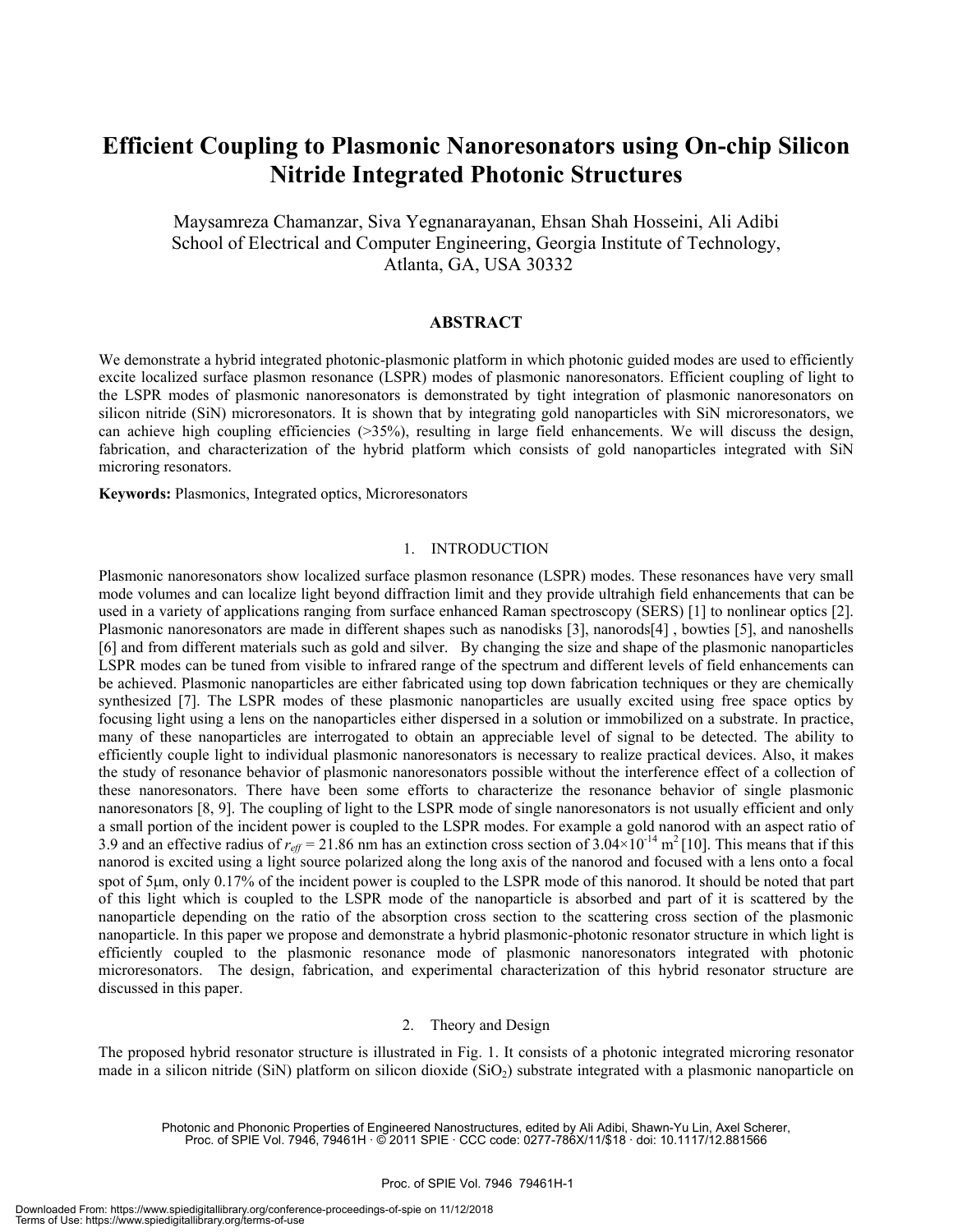top. Throughout this paper we assume that the plasmonic nanoparticle is a gold nanorod; however, the architecture can be realized with different types of plasmonic nanoresonators. In this structure light is coupled to the bus waveguide which carries the light to the vicinity of the hybrid resonator. Light is then coupled to the SiN microring resonator mode and travels around the ring resonator and is gradually coupled to the plasmonic nanoresonator mode through the evanescent tail of the microring resonator mode.



Fig. 1 Schematic illustration of the hybrid resonator structure. Light is coupled to the bus waveguide and is carried to the vicinity of the hybrid resonator and is then coupled to the hybrid resonator and travels around the SiN ring resonator, which gradually couples light to the nanorod LSPR mode.

In order to analyze and design the structure we use scattering matrix analysis method to relate the lightwave at the input of the waveguide to the modes of the plasmonic and photonic resonators. We define the coupling efficiency as the ratio of the input power which is coupled to the LSPR mode of the plasmonic nanoresonator mode. In order to design the structure, we first assume that the microring has a radius of 20  $\mu$ m and dimensions of (700×200nm). It should be noted that if the width and the thickness of the microring are large, then the extension of the mode outside the core of the microring becomes small and the LSPR mode cannot be efficiently excited. On the other hand if the width and the thickness of the microring are very small the microring mode can be cut off. Therefore, the dimensions of the ring resonator should be chosen in such a way that the coupling of microring resonator mode and the plasmonic nanoresonator mode is strong and at the same time the propagation loss is minimum and the quality factor is large. The plasmonic nanoresonator is assumed to be a gold nanorod with dimensions of 100nm×56nm×30nm which has a resonance at a wavelength of  $\lambda_0$ =764.68nm.

We first assume the weak coupling regime, in which the gap between the waveguide and the microring is large. This way only the interaction between the microring and the plasmonic nanoresonator is investigated. The transmission and the reflection of the bus waveguide coupled to the hybrid resonator structure are plotted in Fig. 2a and Fig. 2b, respectively for the weak coupling regime in which the coupling Q is much larger than the intrinsic Q of the SiN microring, i.e.  $(Q_c = 1x10^6, Q_0 = 1.5x10^4)$ . It can be seen that the effect of the plasmonic nanorod is a broadening of the resonance lineshape in the transmission spectrum. Without the nanorod, there is no reflection, which means that the input light is not coupled to the counter propagating mode in the microring resonator. However, with the gold nanorod both clockwise and counterclockwise modes are excited in the microring resonator and part of the input light is reflected.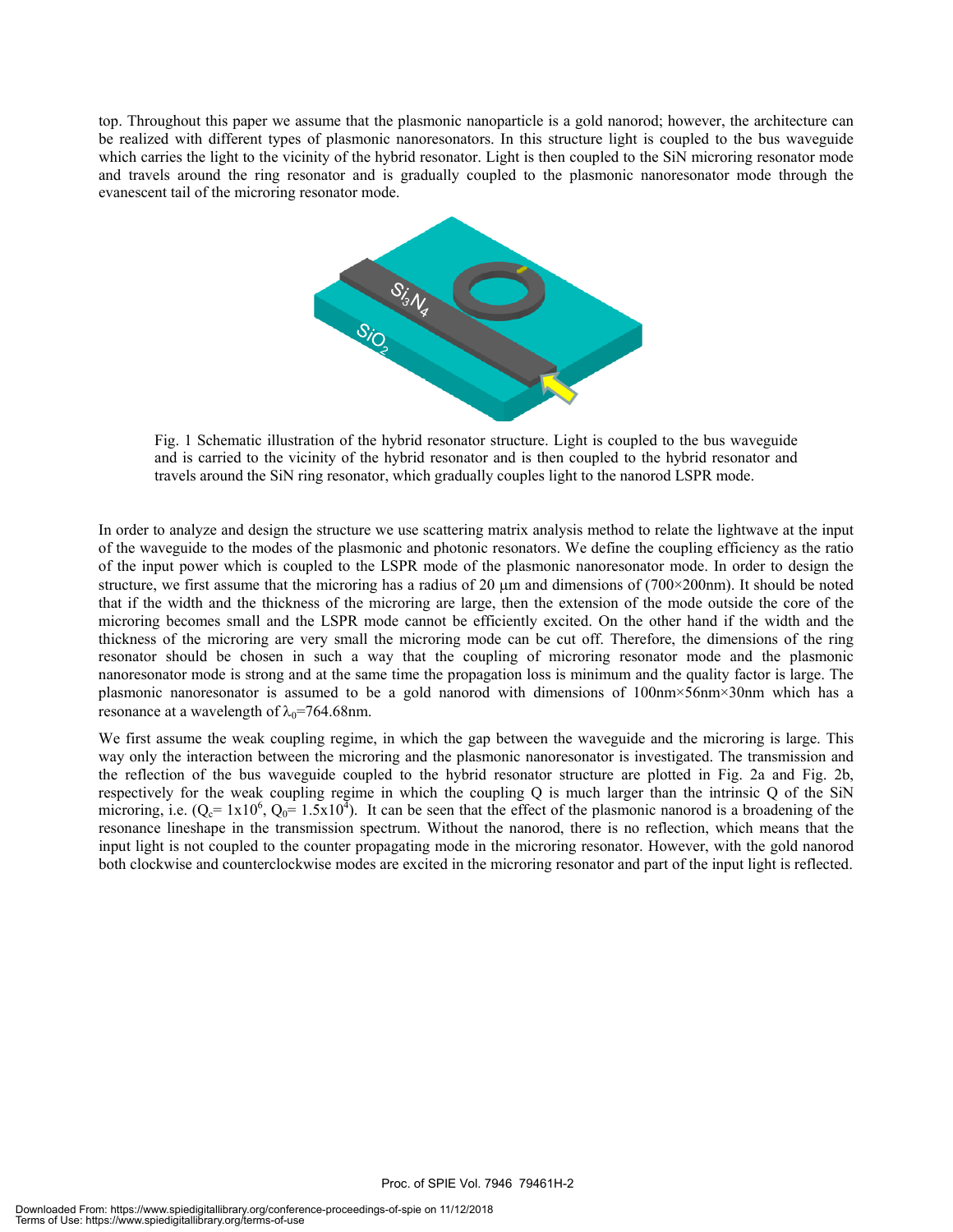

Fig. 2 (a) Transmission of the bus waveguide coupled to a 20 μm microring resonator with dimensions of 700×200nm without nanorod (dashed line) and with nanorod of dimensions 100×56×30nm (solid line). (b) Reflection spectrum.

The coupling efficiency spectrum for this structure is calculated and plotted in Fig. 3 for different values of coupling Q  $(Q_c)$ , where it can be seen that for a coupling Q of  $Q_c=10400$ , the coupling efficiency has a maximum of 0.38. This means that 38% of the input power is coupled to the LSPR mode of the plasmonic nanoresonator.



Fig. 3 Coupling efficiency to the LSPR mode of the plasmonic nanorod versus the coupling  $Q(Q_c)$  from the bus waveguide to the hybrid resonator structure.

Under optimum conditions obtained from Fig. 3, we have calculated the coupling efficiency spectrum which is shown in Fig. 4. It can be seen that the envelope of this coupling efficiency spectrum follows the lineshape of the nanoresonator LSPR mode and is sampled by the sharp resonances of the dielectric resonator. It can be seen from the inset of Fig. 4 that a large coupling efficiency is achieved over several modes of the hybrid resonator separated by the free spectral range (FSR).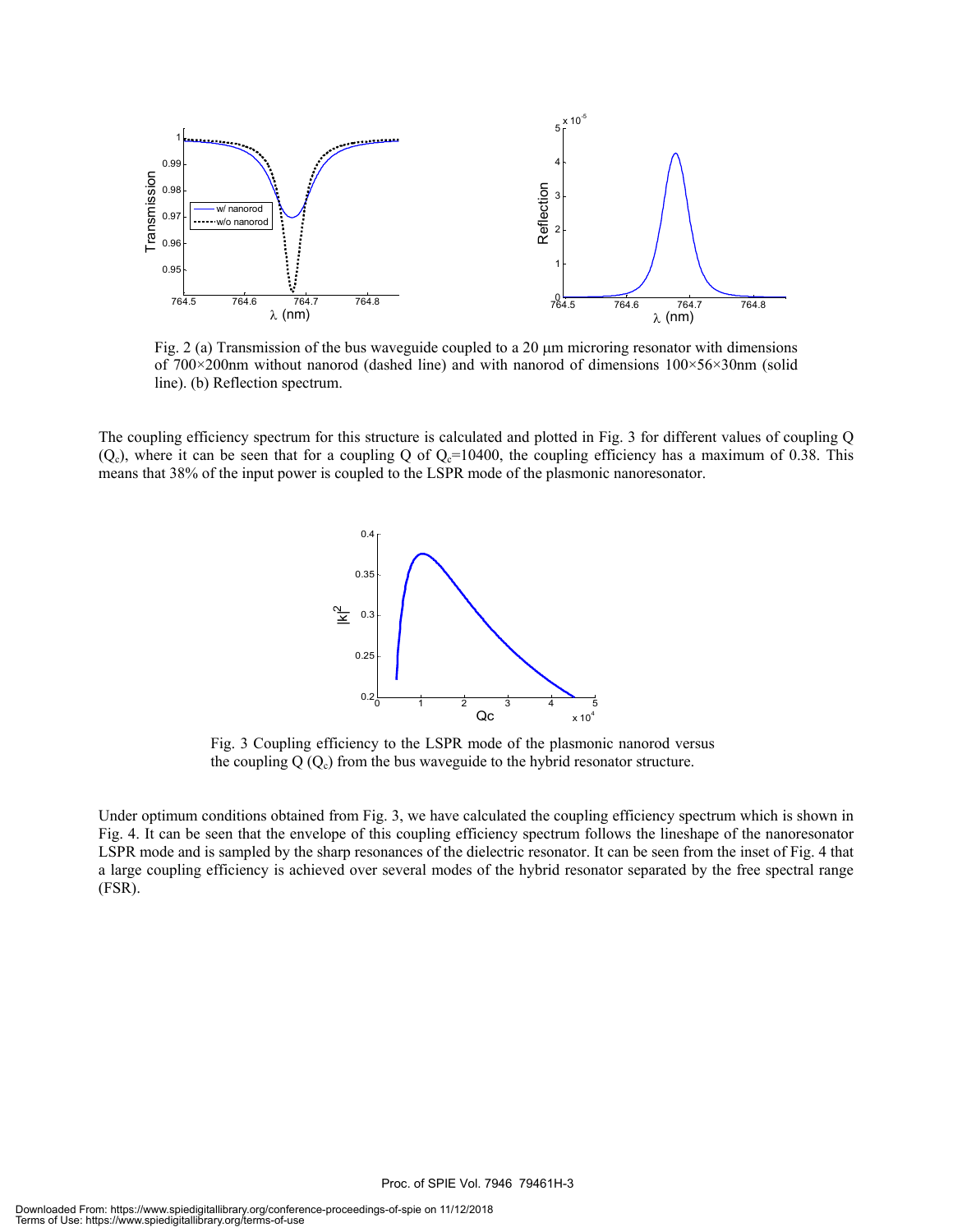

Fig. 4 Coupling efficiency spectrum to the LSPR mode of the plasmonic nanorod (100×56×30nm) over a broad range of wavelengths. The envelope of the coupling efficiency spectrum follows the plasmonic resonance lineshape. The inset shows the portion of the coupling efficiency spectrum near the resonance peak where it can be seen that a large coupling efficiency of about 38% is possible over several of the hybrid resonator modes.

#### 3. FABRICATION

The hybrid structure is fabricated using a two-step electron beam lithography. In the first step ZEP 520A is used as the electron beam resist. The photonic structure is defined using electron beam lithography. In the next step, inductive coupled plasma (ICP) etching is used to realize the waveguide and the microring resonator in SiN. In the next step, Polymethyl methacrylate (PMMA) is spin coated on the sample and the plasmonic nanoresonator structure is defined using electron beam lithography. Then gold is deposited using electron beam evaporation and finally a lift-off process is carried out. Different steps of the fabrication process are shown in Fig. 5.



Fig. 5 (a) First step of electron beam lithography using ZEP 520A as the e-beam resist to define the photonic structure. (b) Inductive coupled plasma etching to realize the photonic structure. (c) Second step of lithography to define the plasmonic nanoresonator using PMMA as the electron beam resist. (d) Lift-off process to realize the plasmonic structure.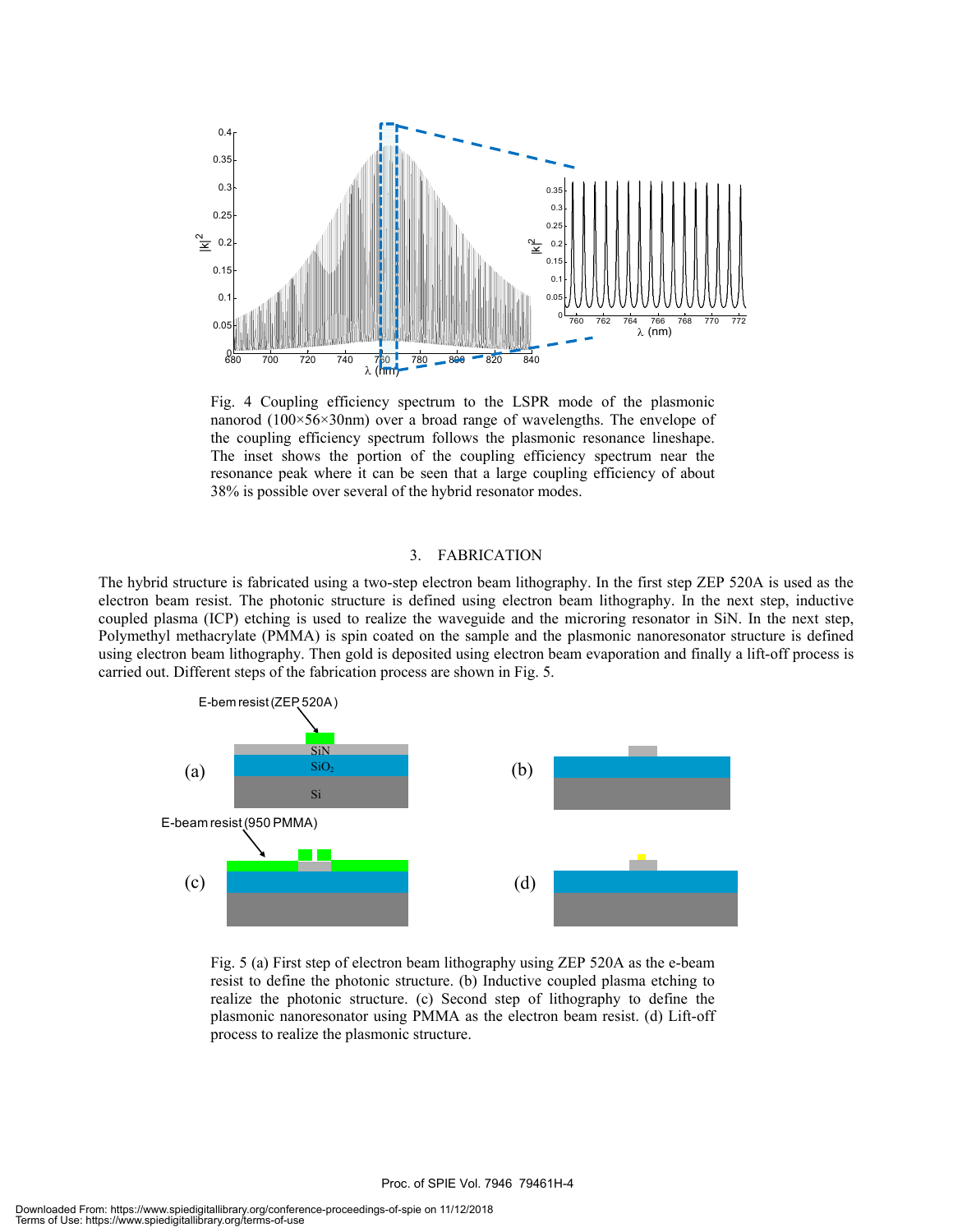It should be noted that the alignment between the two steps of lithography is important. Fig. 6 shows the scanning electron micrograph (SEM) of a hybrid resonator structure in which the microring has a radius of 20μm and dimensions of 880×200nm. The gold nanorod has dimensions of 100.3×56×30nm.



Fig. 6 Scanning electron micrograph (SEM) of a 20μm ring with dimensions of 880×200nm integrated with a gold nanorod (100.3×56×30nm).

#### 4. Characterization

The hybrid resonator structure is characterized using an in-plane characterization setup in which light from a tunable laser source is coupled to the bus waveguide and is then coupled to the hybrid resonator structure. The output of the bus waveguide is coupled to a silicon detector. The scattering of the structure is imaged from top using an objective lens into a camera. The transmission of a bus waveguide coupled to a 20μm microring with dimensions of 880×200nm is plotted in Fig. 7 without a nanorod (blue curve) and with a nanorod of dimensions (100.3×56×30nm). It can be seen that the structure without nanorod has a loaded Q of  $Q_L$ = 1.7x10<sup>4</sup> and a coupling Q of  $Q_c$ = 1x10<sup>5</sup>. The structure with nanorod has a loaded Q of  $Q_L$ = 1.55x10<sup>4</sup>. By fitting the theoretical model to these measurements we can find out that the coupling efficiency is about 10% (i.e.,  $|k|^2 = 0.1$ ).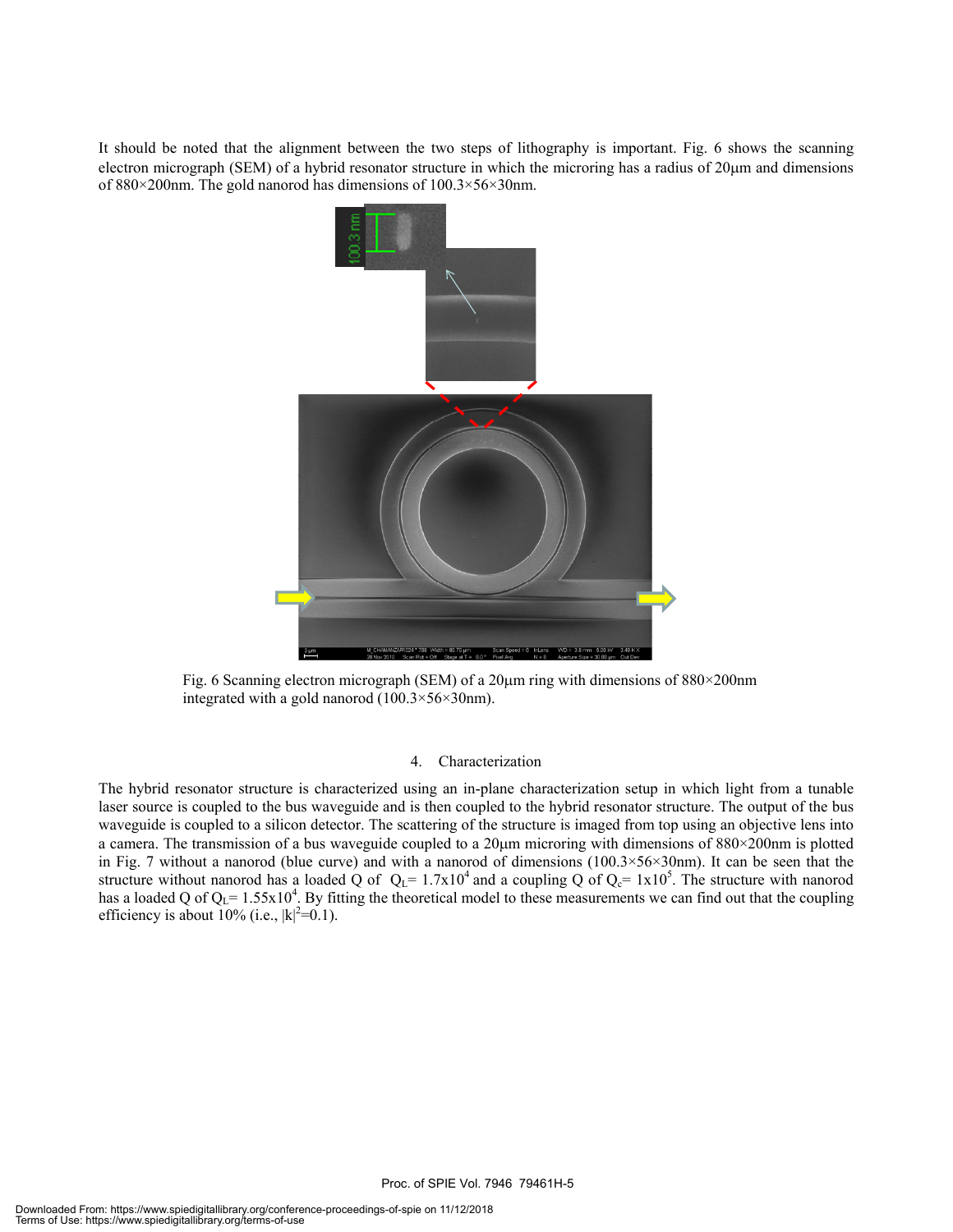

Fig. 7 Transmission spectrum of a bus waveguide coupled to a hybrid resonator consisting of a 20μm ring with dimensions of 880×200nm integrated with a gold nanorod with dimensions of  $100.3 \times 56 \times 30$ nm (Red curve). The blue curve shows the transmission spectrum without the nanorod. The dashed curve shows the theory result.

The microscope image of the hybrid structure near the resonance of the hybrid resonator structure at  $\lambda$ =775.1 nm is shown in Fig. 8, where it can be seen that the scattering from the plasmonic nanorod is very strong which indicates efficient coupling of light to the LSPR mode of the nanorod.





#### 5. Conclusions

In this paper, a hybrid plasmonic-photonic integrated resonator structure is introduced. We have shown that by proper design of the coupling structure, more than 35% of the input power can be coupled to the LSPR mode of individual plasmonic nanoresonators. The proposed structure is realized in SiN platform and can be used in visible and nearinfrared range of the spectrum. We have shown experimentally that about 10% coupling efficiency is possible. This can be further improved to reach the theoretical predictions by improving the fabrication and optimizing the structure. It should be noted that the proposed structure is realized on a chip in an integrated platform. Therefore, this structure can be used as a building block to make an integrated circuit by combining several of these hybrid resonators designed for